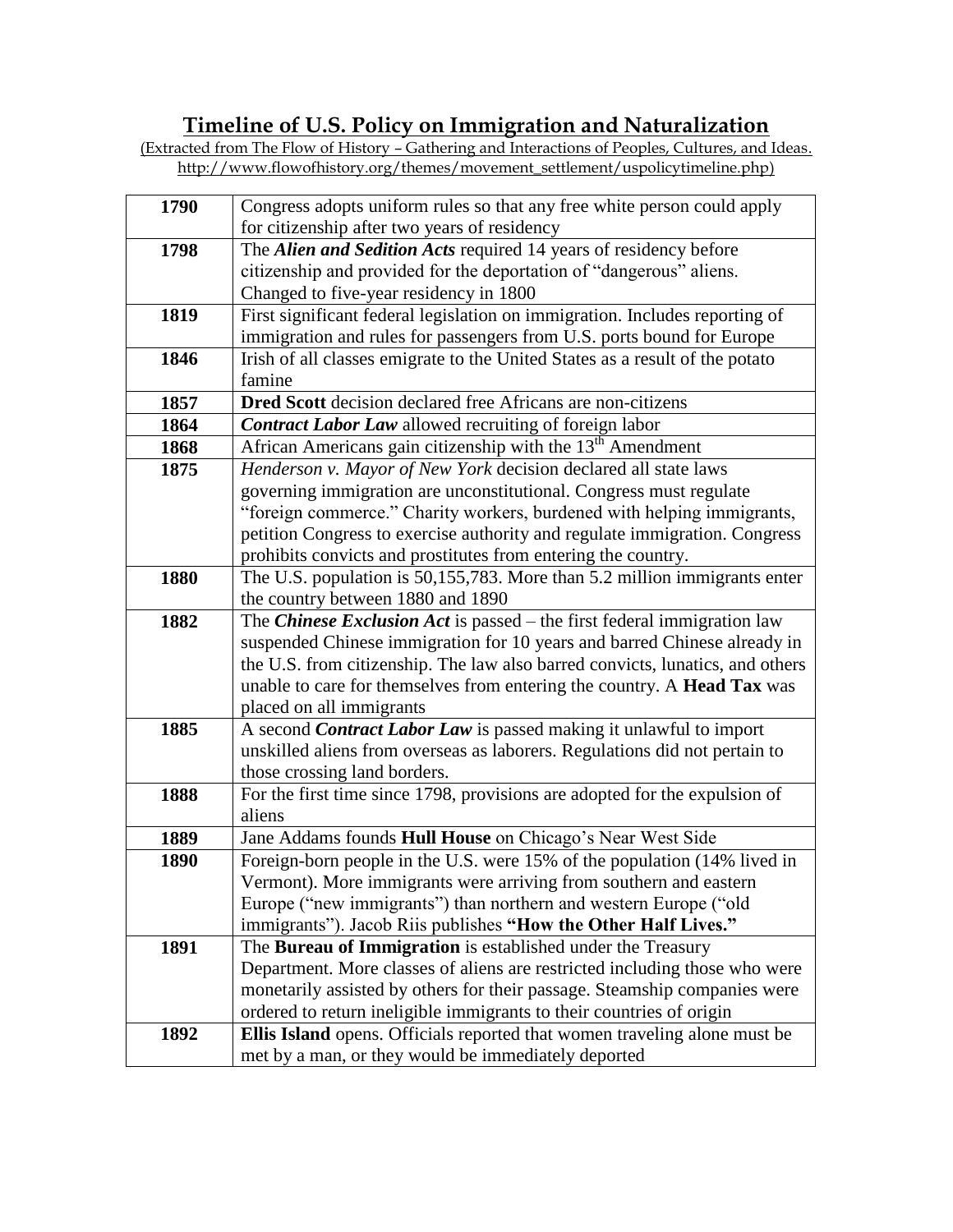| 1902 | The Chinese Exclusion Act is renewed indefinitely                                                                                        |  |  |
|------|------------------------------------------------------------------------------------------------------------------------------------------|--|--|
| 1903 | Anarchists, epileptics, polygamists, and beggars ruled inadmissible                                                                      |  |  |
| 1905 | Construction of Angel Island Immigration Station in California begins.                                                                   |  |  |
|      | Becomes known as "China Cove." It is surrounded by controversy.                                                                          |  |  |
|      | Finally put into action in 1910. It was billed as the "Ellis Island of the                                                               |  |  |
|      | West", within the Immigration Service it was known as "The Guardian of                                                                   |  |  |
|      | the Western Gate." It was originally designed to control the flow of                                                                     |  |  |
|      | Chinese into the country, who were officially not welcome with the                                                                       |  |  |
|      | passage of the Chinese Exclusion Act of 1882                                                                                             |  |  |
| 1906 | Procedural safeguards enacted for naturalization. Knowledge of English                                                                   |  |  |
|      | becomes a basic requirement for immigrants                                                                                               |  |  |
| 1907 | The <b>Head Tax</b> is raised. People with physical or mental defects,                                                                   |  |  |
|      | tuberculosis, and unaccompanied children are added to the exclusion list.                                                                |  |  |
|      | Japan agrees to limit emigrants to the U.S. in return for the elimination of                                                             |  |  |
|      | segregating Japanese students in San Francisco schools.                                                                                  |  |  |
| 1910 | The Dillingham Report from Congress assumed inferiority of "new                                                                          |  |  |
|      | immigrants" from southern and eastern Europe and suggested a literacy test                                                               |  |  |
|      | to restrict their entry. [William P. Dillingham was a Senator from                                                                       |  |  |
|      | Vermont].                                                                                                                                |  |  |
| 1917 | The <i>Immigration Act</i> provided for literacy tests for those over 16 and                                                             |  |  |
|      | established an "Asiatic Barred Zone," which barred all immigrants from                                                                   |  |  |
|      | Asia                                                                                                                                     |  |  |
| 1921 | The <i>Quota Act of 1921</i> limited immigrants to 3% of each nationality                                                                |  |  |
|      | present in the U.S. in 1910. This cut southern and eastern European                                                                      |  |  |
|      | immigrants to less than 1/4 of those in the U.S. before World War I. Asians                                                              |  |  |
|      | were still barred; no limits were put on people from the western<br>hemisphere. A Non-quota category was established: wives, children of |  |  |
|      | citizens, learned professionals, and domestic servants were not counted in                                                               |  |  |
|      | the quotas.                                                                                                                              |  |  |
| 1922 | Japanese were made ineligible for citizenship                                                                                            |  |  |
| 1924 | Quotas were changed to 2% of each nationality based on numbers of those                                                                  |  |  |
|      | already in the U.S. in 1890. It was based on surnames (many anglicized at                                                                |  |  |
|      | Ellis Island) and not on the census figures, 82% of immigrants allowed in                                                                |  |  |
|      | the country came from western and northern Europe, 16% from southern                                                                     |  |  |
|      | and eastern Europe, 2% from the rest of the world. As no distinctions were                                                               |  |  |
|      | made between refuges and immigrants, this would limit Jewish émigrés                                                                     |  |  |
|      | during the 1930s and 1940s. Despite protests from many native people,                                                                    |  |  |
|      | Native Americans were made citizens of the United States. The Border                                                                     |  |  |
|      | Patrol was established.                                                                                                                  |  |  |
| 1929 | The annual quotas of the 1924 Act are made permanent                                                                                     |  |  |
| 1940 | Provided for <b>finger printing and registering</b> of all aliens                                                                        |  |  |
| 1943 | In the name of unity among the Allies, the Chinese Exclusion laws were                                                                   |  |  |
|      | repealed, and China's quota was set at a token 105 immigrants annually.                                                                  |  |  |
|      | The basis for the Bracero Program was established with the importation of                                                                |  |  |
|      | agricultural workers from North, South, and Central America                                                                              |  |  |